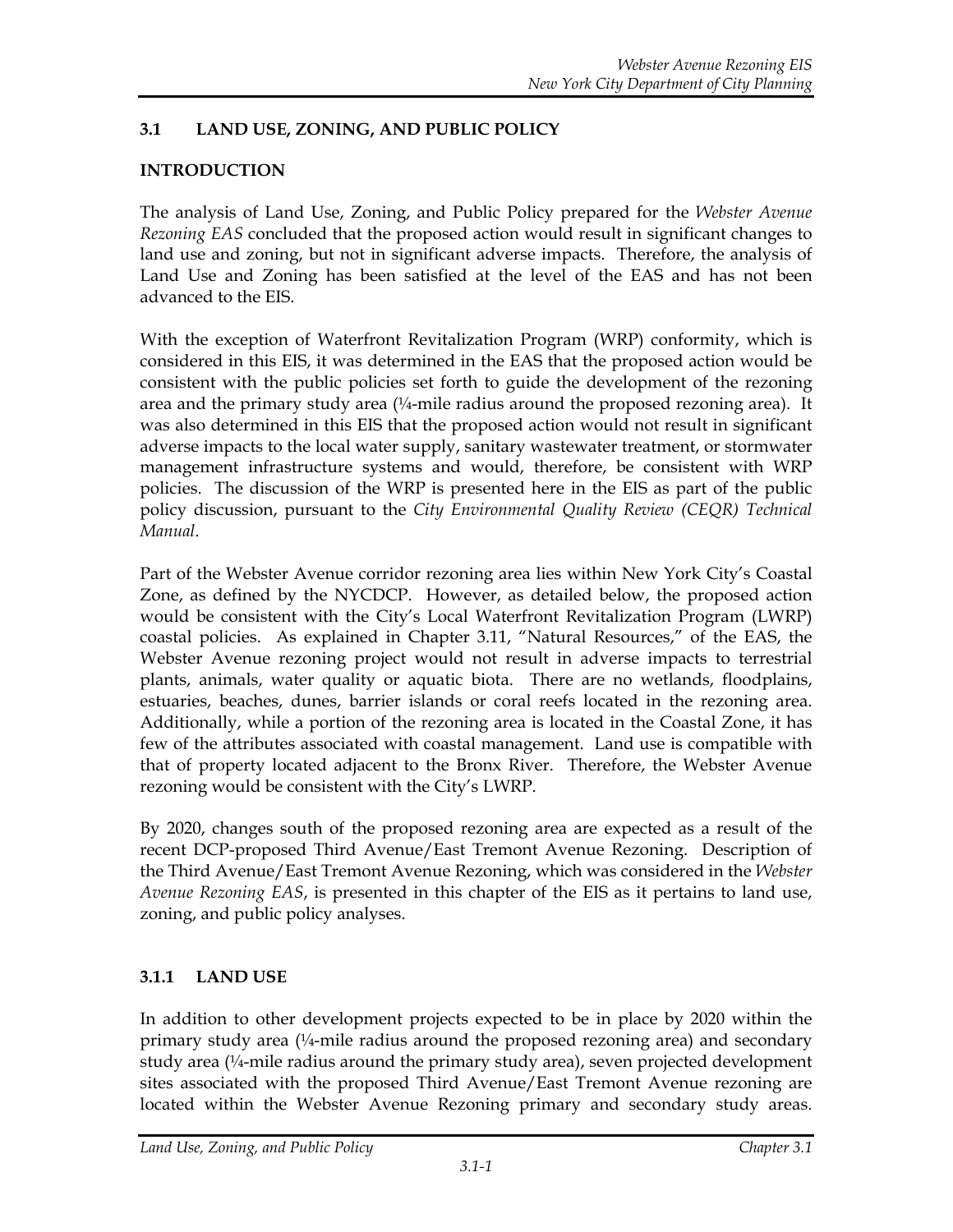These seven sites are expected to include 27,937 sf of commercial retail space, 16,947 sf of restaurant space, 109,579 sf of office space, and 173 new dwelling units (including 36 affordable dwelling units).

As noted on page 3.1-25 of the EAS, absent the proposed action, 627 new affordable dwelling units, 16 market rate dwelling units, a 48-room hotel, and 94,000 sf of community facility development would be added to both the Webster Avenue corridor rezoning area and the Bedford Park and Norwood rezoning area as part of 11 development projects expected to be in place by 2020. As stated on page 3.1-30 of the EAS, absent the proposed action, the RWCDS for the projected development sites within the Webster Avenue corridor rezoning area accounts for the development of an additional 219 residential dwelling units (no affordable residential development), 451,694 sf of commercial space (116,737 sf of retail space; 9,941 sf of restaurant space; 27,612 sf of hotel space; 128,405 sf of office space; and 168,999 sf of automotive-related, storage and other space); and 40,164 sf of community facility space expected to occur on these 24 sites. Further, as explained on pages 3.1-34 and 3.1-35 of the EAS, an additional 1,029 dwelling units (including 643 affordable units) would be introduced by other developments anticipated by 2020 within the primary and secondary study areas surrounding the rezoning areas. With the inclusion of the seven projected development sites associated with the Third Avenue/East Tremont Avenue Rezoning, which are located within the primary and secondary study areas south of the Webster Avenue rezoning areas, the anticipated development in the future without the proposed action will add 27,937 sf of commercial retail space, 16,947 sf of restaurant space, 109,579 sf of office space, and 1,202 new dwelling units (including 679 affordable dwelling units). 1,202 to the primary and secondary study areas.

The seven projected development sites associated with the Third Avenue/East Tremont Avenue Rezoning that are within a ½-mile of the Webster Avenue rezoning study areas do not represent a deviation in land use patterns from the future No-Action condition anticipated in the EAS. As such, the revision noted above to include these development sites in the future No-Action condition of the Webster Avenue Rezoning is provided as a point of clarification and does not alter the findings of the analyses presented in the EAS.

In the future with the proposed action, changes south of the rezoning area expected as a result of the Third Avenue/East Tremont Avenue Rezoning, which would generate new residential and commercial development, would be compatible with the proposed higher-density mixed residential and commercial uses along Webster Avenue and the low density residential uses in the Norwood and Bedford Park neighborhoods. Given the compatibility between the Third Avenue/East Tremont Avenue Rezoning development and the land uses generated by the proposed action, there would be no significant adverse land use impact.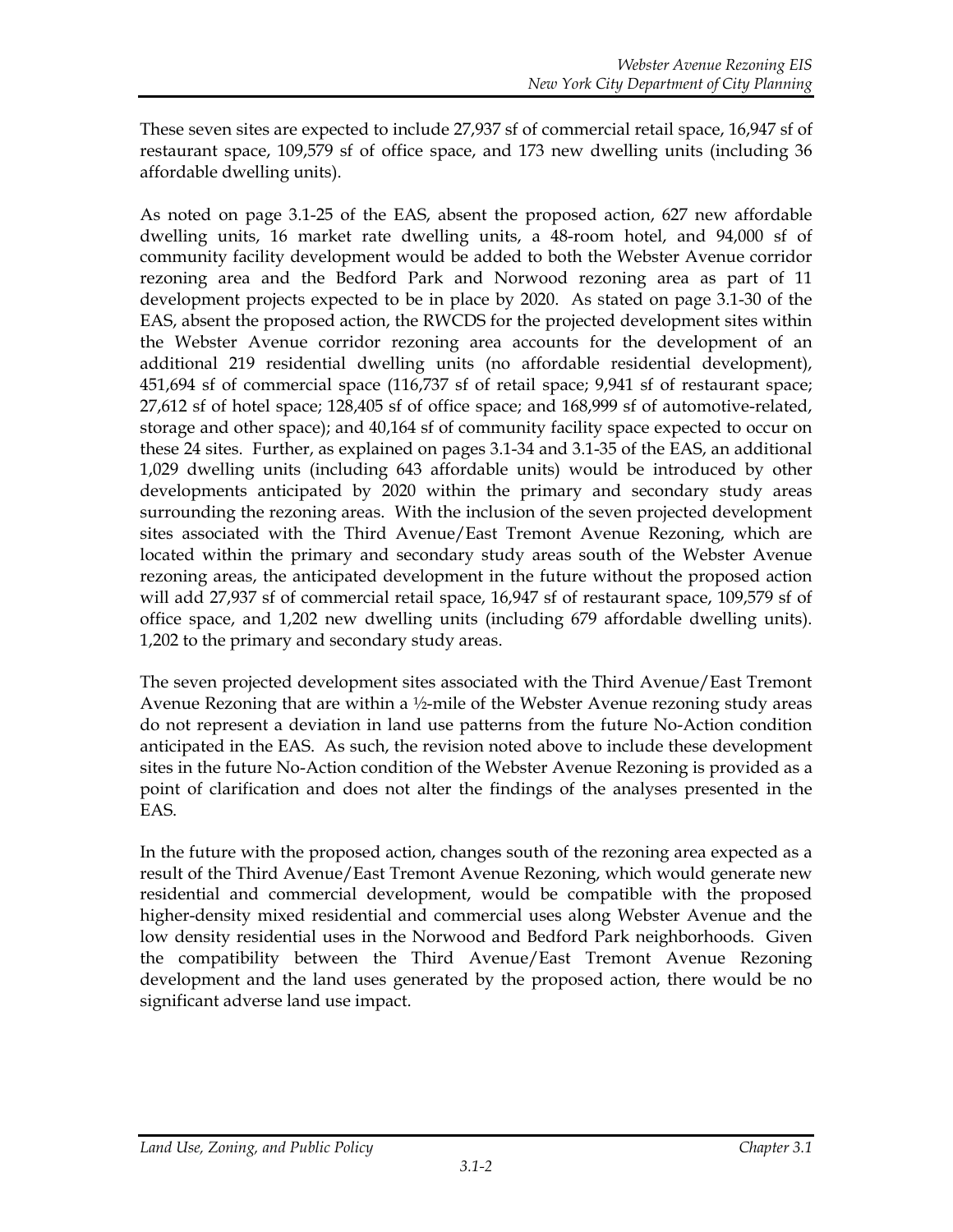# **3.1.2 ZONING**

The proposed Third Avenue/East Tremont Avenue Rezoning south of the Webster Avenue rezoning area will include all or portions of approximately 62 blocks generally bounded by Fordham Plaza and East 189<sup>th</sup> Street to the north, extending down Third Avenue to East 175<sup>th</sup> Street to the south, and including much of the area between Third and Park Avenues; the rezoning area also includes an east-west corridor along East Tremont Avenue between Daly Avenue to the east and Webster Avenue to the west. (The secondary study area for the Webster Avenue Rezoning extends southward to approximately East 183rd Street, and so much of the Third Avenue/East Tremont Avenue Rezoning would apply to areas further south in the Webster Avenue study areas.)

The proposed Third Avenue/East Tremont Avenue Rezoning will change the underlying residential, commercial, and manufacturing zoning districts (R7-1, C4-4, C8- 3, M1-1, and M1-4) within the rezoning area to residential, commercial, and mixed-use zoning districts (R5, R6A, R7-1, R7X, C4-4A, C4-4D, C4-5X, MX [M1-4/R7A] and MX  $[M1-4/ R7X]$ .

It is expected that the proposed Third Avenue/East Tremont Avenue Rezoning will create new mixed-use districts along Third Avenue and south of East Tremont Avenue, which will allow for the development of new market-rate and affordable housing while permitting the continuation of light industrial and automotive-related uses. The proposed commercial districts will allow for higher density office development near Fordham Plaza and Saint Barnabas Hospital and the expansion of retail along Third and East Tremont Avenues, while the proposed contextual residential districts will allow appropriate residential development in the area west of Third Avenue.

The proposed Webster Avenue Rezoning, which would encourage new higher density residential and commercial districts within the Webster Avenue corridor rezoning area and preserve low density development within the residential areas located adjacent to and west of the Webster Avenue corridor, would complement the proposed zoning changes within the neighborhoods of Tremont, East Tremont, and Mount Hope, as a result of the Third Avenue/East Tremont Avenue Rezoning. Therefore, no significant adverse impacts related to zoning are anticipated.

# **3.1.3 PUBLIC POLICY**

The DCP-proposed Third Avenue/East Tremont Avenue Rezoning is intended to strengthen Third Avenue and East Tremont Avenue as commercial corridors and to preserve the existing character of adjacent neighborhoods. While the proposed Webster Avenue Rezoning would directly affect areas north of the Fordham Plaza, for example, the Third Avenue/East Tremont Avenue Rezoning will similarly improve neighborhoods to the south. The proposed Third Avenue/East Tremont Avenue Rezoning would allow for increased office development near Fordham Plaza and Saint Barnabas Hospital, expanded retail development on Third and East Tremont Avenues,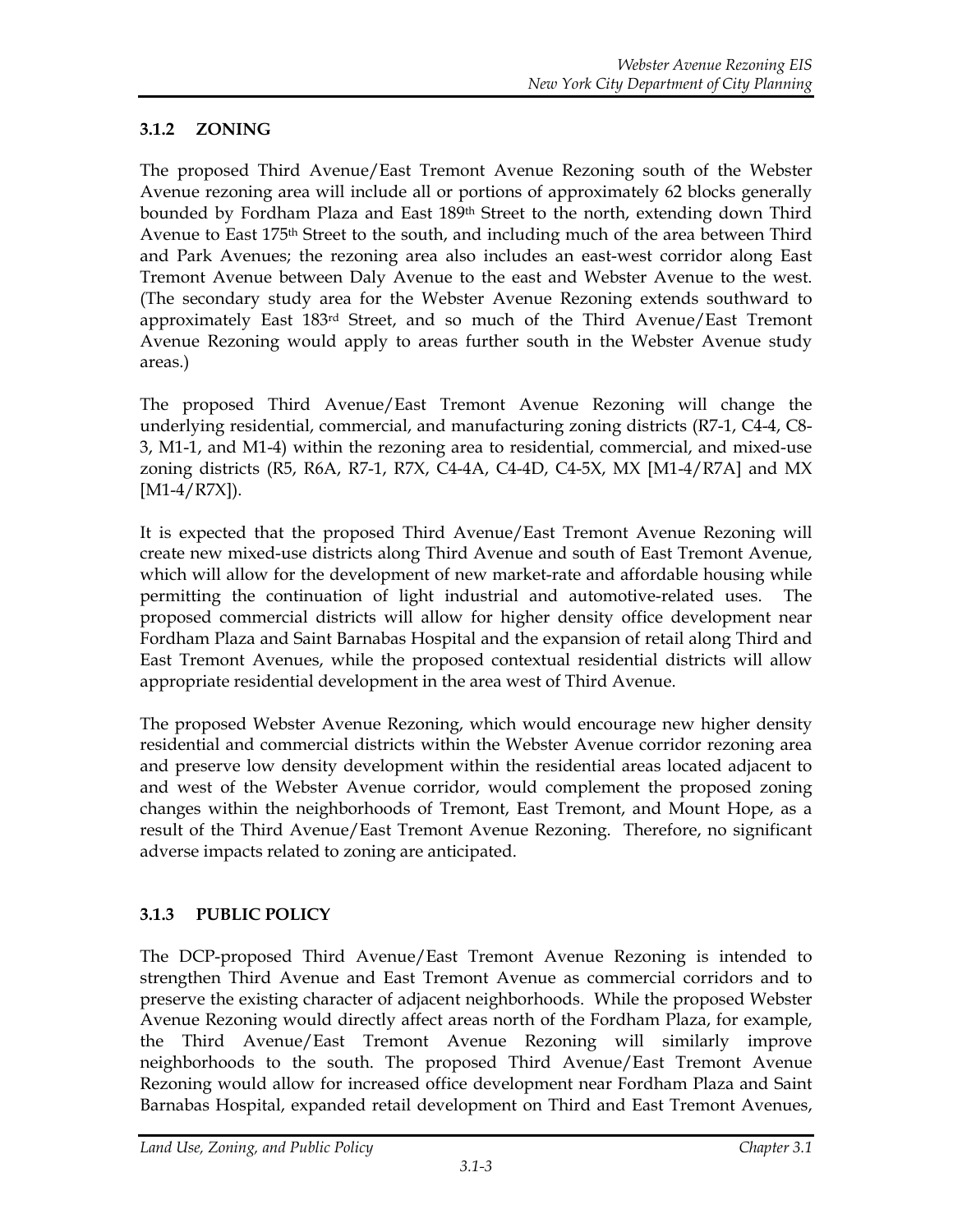and more opportunities for new market-rate and affordable housing throughout the rezoning area while retaining viable light manufacturing and automotive-related uses. The proposed action is considered compatible with the Third Avenue/East Tremont Avenue Rezoning. Both the proposed rezoning and the proposed Third Avenue/East Tremont Avenue Rezoning would encourage new residential development that includes affordable housing, and increased commercial development, along important transportation corridors in the Bronx.

Therefore, consideration of the Third Avenue/East Tremont Avenue Rezoning with regard to the assessment of land use, zoning and public policy analyses for the proposed Webster Avenue Rezoning would not result in significant adverse impacts or otherwise alter the conclusions presented in the *Webster Avenue Rezoning EAS.*

### **Waterfront Revitalization Program**

The portion of the rezoning area east of Webster Avenue and north of Mosholu Parkway is within New York City's Coastal Zone, as defined by the NYCDCP. As a consequence, an assessment is required to determine whether the proposed action is consistent with the requirements of the New York City WRP.

The federal Coastal Zone Management Act (CZMA) of 1972 (and reauthorized in 1990) was enacted to encourage states to preserve, protect, develop, and where possible, restore or enhance valuable natural coastal resources. The CZMA emphasizes the primacy of State regulation of the Coastal Zone, delegating federal authority to the states and directing states to prepare plans that address local waterfront needs. In response to the CZMA, New York State adopted a Coastal Management Program (CMP) that was designed to balance economic development and preservation with the Coastal Zone by promoting waterfront revitalization and waterfront-oriented uses while protecting fish and wildlife, open space, scenic areas and public access to the shoreline. In addition, the CMP sought to minimize adverse changes to ecological systems, erosion and flood hazards.

The New York State CMP provides for a municipality to adopt a local waterfront revitalization program capable of addressing local waterfront issues, as is the case in New York City. The WRP is the City's principal tool to manage the resources of the Coastal Zone. The WRP was originally adopted in 1982 and approved by the New York State Department of State (NYSDOS) for inclusion in the New York State CMP. The WRP encourages coordination among all levels of government to promote sound waterfront planning and requires consideration of the program's goals in making land use decisions. NYSDOS administers the program at the State level, and NYCDCP administers the program within the City. The WRP was revised and approved by the City Council in October 1999. In August 2002, NYSDOS and federal entities, including the United States Army Corps of Engineers (USACE) and the United States Fish and Wildlife Service (USFWS), adopted the City's ten WRP policies for the majority of the properties located within its boundaries.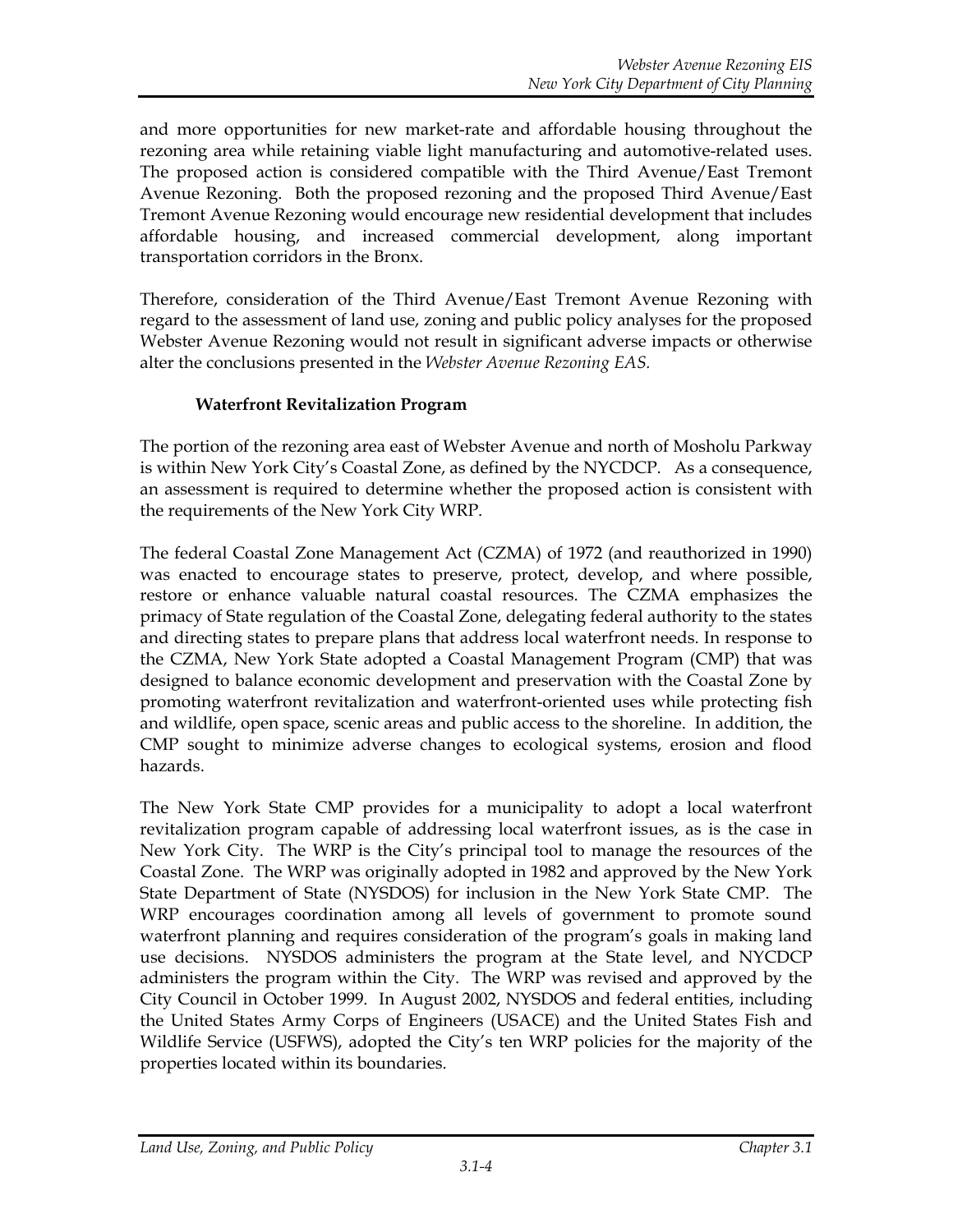The ten waterfront policies of the current LWRP are designed to effectively realize the City's waterfront planning goals for these areas within the Coastal Zone, addressing the following issues: (1) residential and commercial redevelopment, (2) water-dependent and industrial uses, (3) commercial and recreational boating, (4) coastal ecological systems, (5) water quality, (6) flooding and erosion, (7) solid waste and hazardous substances, (8) public access, (9) scenic resources, and (10) historical and cultural resources. These new policies simplified and clarified the consistency review process without eliminating any policy element required by state and federal law.

The following policies are included in the LWRP:

- Support and facilitate residential and commercial redevelopment in appropriate coastal zone areas;
- Support water-dependent and industrial uses in New York City coastal areas that are well suited to their continued operation;
- Promote use of New York City's waterways for commercial and recreational boating and water-dependent transportation centers;
- Protect and restore the quality and function of ecological systems within the New York Coastal area;
- Minimize loss of life, structures and natural resources caused by flooding and erosion;
- Minimize environmental degradation from solid waste and hazardous substances;
- Provide public access to and along New York City's coastal waters;
- Protect scenic resources that contribute to the visual quality of New York City; and,
- Protect, preserve and enhance resources significant to the historical, archaeological and cultural legacy of the New York City coastal area.

A proposed action that is subject to CEQR and is located within the designated boundaries of the New York City Coastal Zone must be assessed for its consistency with the City LWRP. This chapter describes existing conditions and conditions in the future (2020) without and with the proposed action for the portion of the rezoning area within the Coastal Zone and evaluates the consistency of the proposed action with the LWRP.

# *Existing Waterfront Conditions*

As shown on Figure 3.1-1, the portion of the rezoning area within the Coastal Zone lies east of Webster Avenue and north of Mosholu Parkway.

One and two family homes, commercial and office buildings, transportation and utilities, parking facilities and vacant land characterize the coastal zone area in the rezoning area. The area is primarily zoned C8-2, a heavy-commercial district. Typical uses include automotive service shops and light industrial facilities that are not waterfront dependent or related to the waterfront. There are no waterfront properties or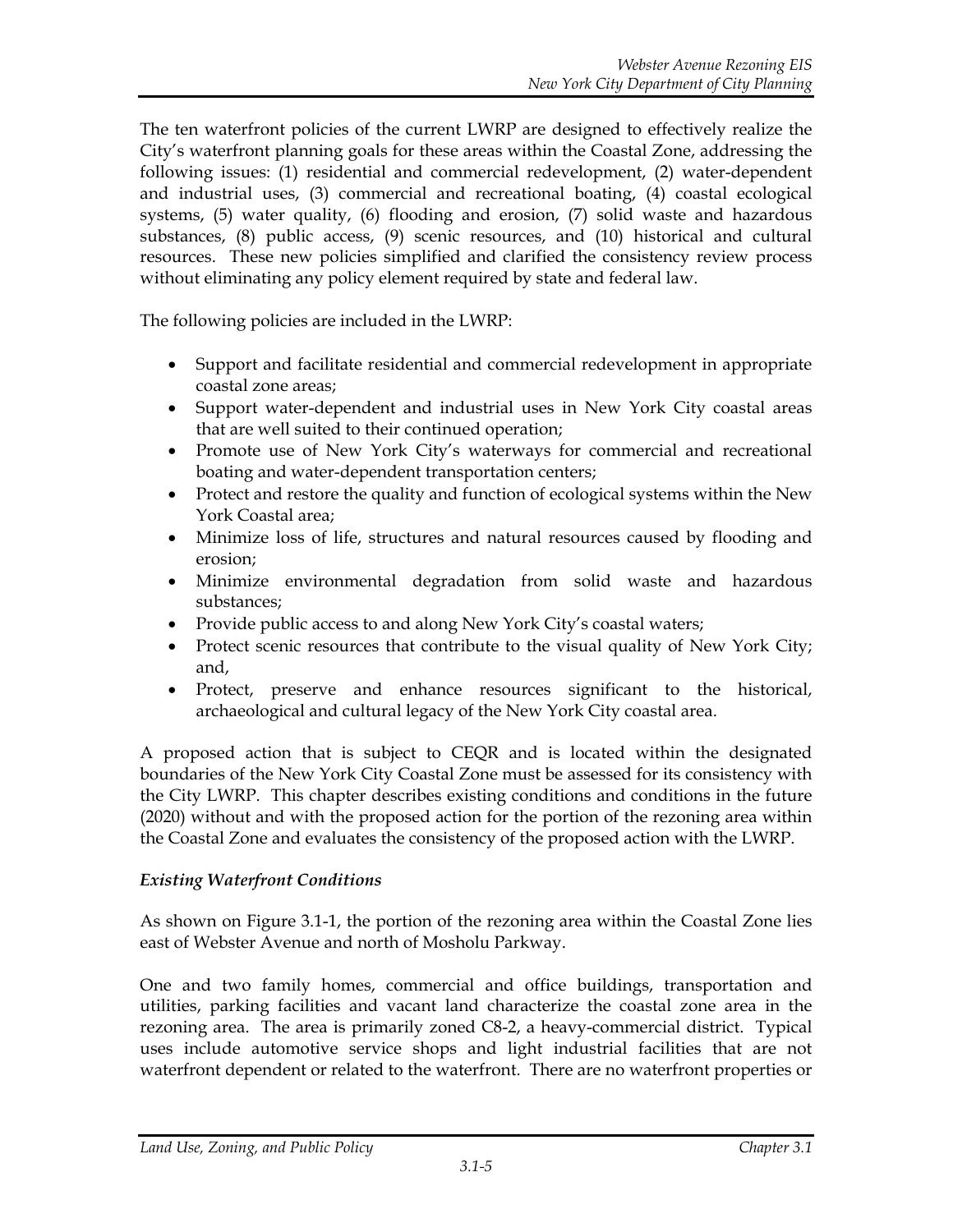significant natural or topographic features within the portion of the rezoning area located in the Coastal Zone.

#### *Future Waterfront Conditions without the Proposed Action*

In the future without the proposed action, existing zoning would remain in place and the coastal zone area would remain substantially the same in terms of its physical character and structural conditions.

#### *Future Waterfront Conditions with the Proposed Action*

The NYCDCP is proposing a zoning map amendment affecting the Bedford Park and Norwood communities. The areas affected by the proposed action include all or portions of approximately 80 blocks, generally bounded by East Gun Hill Road to the north, East Fordham Road to the south, the Metro-North Railroad Harlem Line to the east, and Valentine and Rochambeau Avenues to the west. Eleven projected development sites and six potential development sites are located within the portion of the rezoning area that is within the Coastal Zone.

Proposed zoning changes within the Coastal Zone include a change from C8-2 and R7-1 to R7D/C2-4 portions of 5 blocks generally located along the east side of Webster Avenue, north of Bedford Park Boulevard and south of East 205<sup>th</sup> Street. Existing C8-2 zoning will remain along the east side of Webster Avenue, north of approximately East  $206<sup>th</sup>$  Street and south of approximately East  $210<sup>th</sup>$  Street (approximating the length of Parkside Place, which runs parallel and west of Webster Avenue). These changes would result in a change in permitted uses and would facilitate new residential development along the corridor. The R7D/C2-4 district would permit, as-of-right, medium-density residential buildings, with first-floor commercial uses mandatory in all new development.

The proposed rezoning would also include a zoning text amendment to establish the Inclusionary Housing Program in proposed R7D districts (as well as C4-5D districts, though no C4-5D districts are proposed for the portion of the rezoning area within the Coastal Zone). The R7D/C2-4 district permits residential, commercial and community facility development with a maximum Floor Area Ratio (FAR) of 4.20, 2.00 and 4.20 respectively. With the New York City Department of Housing, Preservation and Development's (HPD) Inclusionary Housing program being applied to this area, the maximum residential FAR in the R7D district can be increased to a maximum of 5.60, given that the affordable housing requirements are met by the developer. New development must be built with a contextual envelope, requiring a 60 to 85 street wall before an allowable setback and having a maximum building height of 100 ft.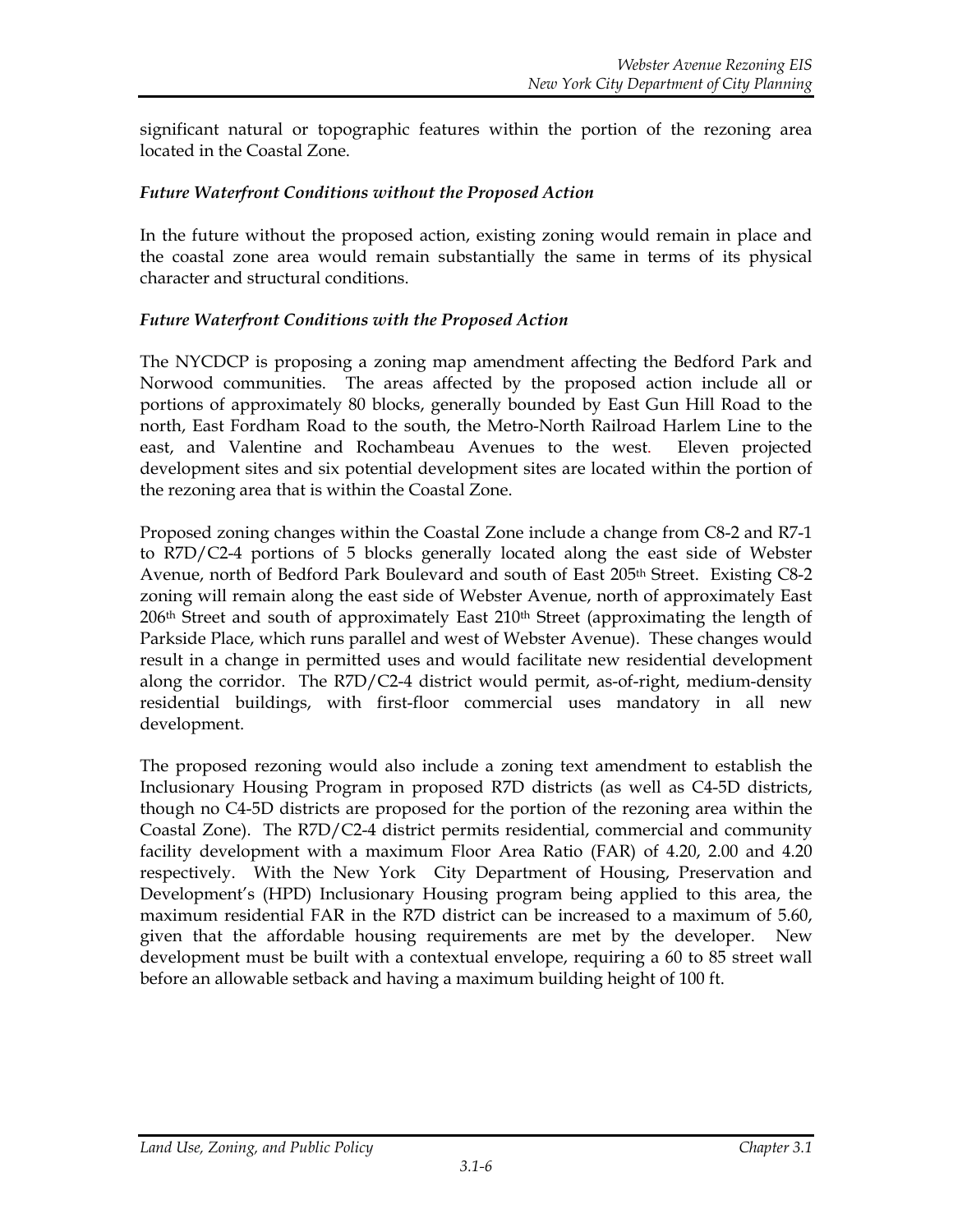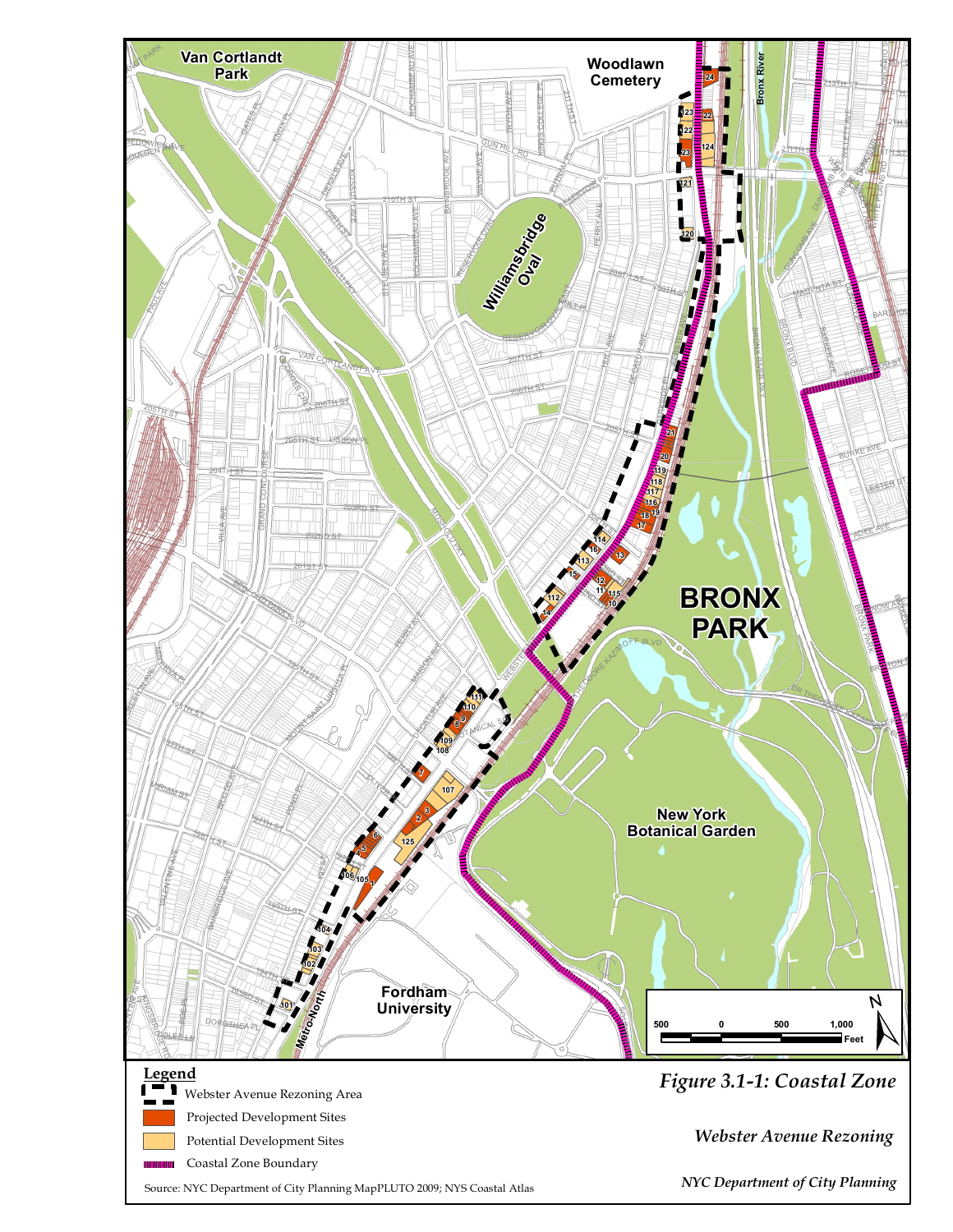In addition, the proposed action would include a change from C8-2 to C4-4 portions of four blocks generally located along Webster Avenue north of East 210<sup>th</sup> Street and south of East 211th Street. This change would result in a change in permitted uses and would facilitate new commercial development along the corridor, while also permitting residential uses. This area is characterized by one- to three- story structures and numerous unbuilt lots. The C4-4 district will permit commercial and residential development, but will limit the commercial use types, again precluding the semiindustrial uses that commonly exist along the corridor. The C4-4 district permits commercial development at a maximum FAR of 4.00. Residential and community facility development is also permitted at a maximum FAR of 4.00 (under Quality Housing rules) and 6.50, respectively.

#### *Consistency with the LWRP Policies*

In accordance with the guidelines of the *CEQR Technical Manual*, a preliminary evaluation of the proposed action's potential for inconsistency with the City LWRP policies has been undertaken. The preliminary evaluation requires completion of the NYSDOS CMP Federal Consistency Assessment Form (CAF), which was developed by NYCDCP to help applicants identify which LWRP policies apply to a specific action. Screening questions included in the CAF are designed to screen out those policies that would have no bearing on a consistency determination for a proposed action.

For any questions that warrant a "yes" answer or for which an answer is ambiguous, an explanation must be prepared to assess the consistency of the proposed action with the noted policy or policies.

A CAF was prepared for the proposed action, (See Appendix  $\underline{A} \underline{F}$ ) on the basis of which the following policies were identified for which a consistency determination is required: Policies 1.1, 1.2, 8, and 10. An evaluation of the consistency of the proposed action with these policies is provided in the following discussion.

#### **POLICY 1**

Support and facilitate commercial and residential development in areas well-suited to such development.

#### *Policy 1.1: Encourage commercial and residential development in appropriate coastal zone areas.*

A principal goal of the proposed action is to provide opportunities for new residential and commercial development. To this end, the zoning changes would result in a change in permitted uses and would facilitate new commercial development along the corridor, while also permitting residential uses. As a consequence of the proposed zoning, additional development is anticipated to occur.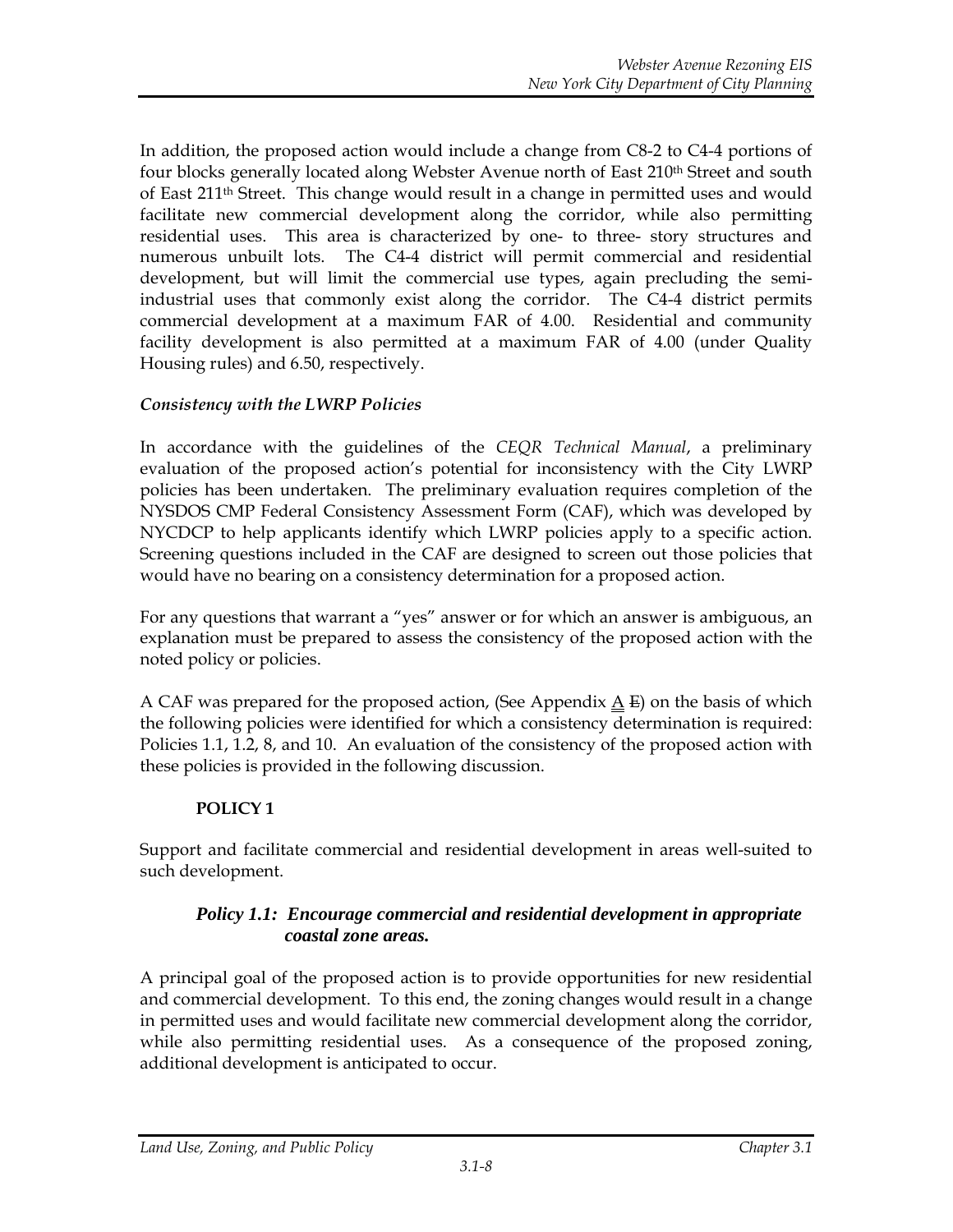It is appropriate to encourage commercial and residential development within this portion of the Coastal Zone because it would provide for more compatible land use with the adjacent coastal zone feature (The New York Botanical Garden and Bronx River). Existing C8 automotive-related uses are not water-dependent, and the proposed rezoning is neither within a Special Natural Waterfront Area nor a Significant Maritime and Industrial Area that would seek to retain waterfront industrial uses. The area does not contain significant natural features that would be compromised by the additional development. The proposed action would be consistent with this policy.

### *Policy 1.2: Encourage non-industrial development that enlivens the waterfront and attracts the public.*

The proposed action is intended to convert Webster Avenue into a vibrant, inviting and walkable residential corridor. In addition, the proposed action would address the desires of local residents, who have expressed the need to rezone the area to create a stronger connection between the residential neighborhoods and area's parks and institutions. The proposed action would be consistent with this policy since it would increase these connections.

### **POLICY 8**

Provide public access to and along New York City's coastal waters.

## *Policy 8.1: Preserve, protect and maintain existing physical visual and recreational access to the waterfront.*

As discussed under Policy 1.2, the proposed action would not alter existing connections and access to the waterfront and would be consistent with this goal.

### *Policy 8.2: Incorporate public access into new public and private development where compatible with proposed land use and coastal location.*

One objective of the proposed action is to shape Webster Avenue into a vibrant, inviting and walkable residential and commercial corridor. Additionally, Webster Avenue is adjacent to the Bronx Park. The proposed action would promote public access to the area and would not affect current access to the park. The proposed action would be fully compatible with this policy.

# *Policy 8.3: Provide visual access to coastal lands, waters and open space where physically practical.*

As discussed in Chapter 3.7, new development along Webster Avenue has a maximum building height of 100 feet and would not have a significant adverse effect on views of waters and open space. According to the *Webster Avenue Rezoning EAS* Chapter 3.7, "Urban Design and Visual Resources," there are no identified views to water from public vantage point in the rezoning area. As such, the zoning amendment is designed